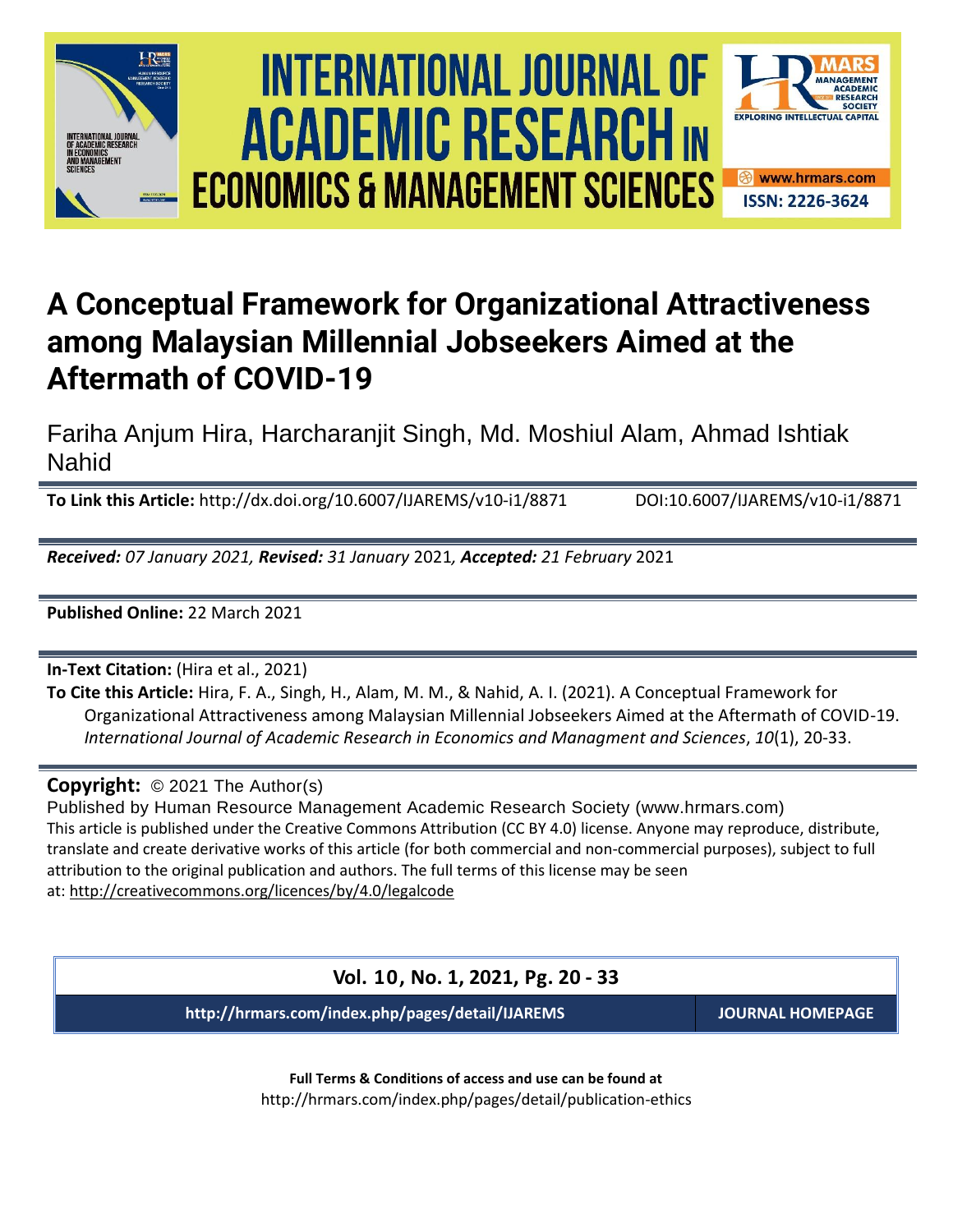

# International Journal of Academic Research economics and management sciences **Vol. 1 0 , No. 1, 2020, E-ISSN: 2226-3624 © 2020 HRMARS ACADEMIC RESEARCH IN ECONOMICS & MANAGEMENT SCIENCES**



## **A Conceptual Framework for Organizational Attractiveness among Malaysian Millennial Jobseekers Aimed at the Aftermath of COVID-19**

Fariha Anjum Hira<sup>1</sup>, Harcharanjit Singh<sup>1</sup>, Md. Moshiul Alam<sup>2</sup>, Ahmad Ishtiak Nahid<sup>3</sup>

<sup>1</sup>Azman Hashim International Business School, Universiti Teknologi Malaysia, Kuala Lumpur 54100, Malaysia, <sup>2</sup>Razak Faculty of Technology and Informatics, Universiti Teknologi Malaysia, Kuala Lumpur 54100, Malaysia, <sup>3</sup>Department of Information and Communication technology, International Islamic University Malaysia, Kuala Lumpur, Malaysia Email: hirafa92@gmail.com

## **Abstract**

Attracting superior talent from the job market is a crucial task for the organization. Due to the technological paradigm-shifting in the direction of Industrial revolution 4.0, tech-savvy millennials are the organization's dominant priority to gain a competitive advantage. Scholars predict that the ongoing COVID-19 is likely to change millennial's job preferences. On the other hand, in this economic climate, where young people are at an amplified risk of being jobless, organizations must play a vital role in providing jobs and attract young entry-level millennial jobseekers. Millennials have unique expectations from employers, thus selective about organizations to join. Understanding the millennial job seeker's perception is imperative for the organization to create an "attractive employer" image. However, very little is known about the factor attracting entry-level millennial jobseekers towards an organization from literature. Consequently, the present study identifies four factors, corporate social responsibility, perceived work environment, individual value, and organizational reputation, which have organizational attractiveness. The study develops a conceptual model of organizational attractiveness utilizing social identity theory and signaling theory. Further, this concept will empirically be tested and validated in the future.

**Keywords:** COVID-19, Employee Attraction, Human Resource Management, Malaysia, Millennials.

## **Introduction**

Organizations pass through a transitional period where the job market shifts towards various directions from traditional hierarchy (Jerome *et al*., 2014). Industrial revolution 4.0 initiated this paradigm shift in the job market where an independent and capable workforce must cope with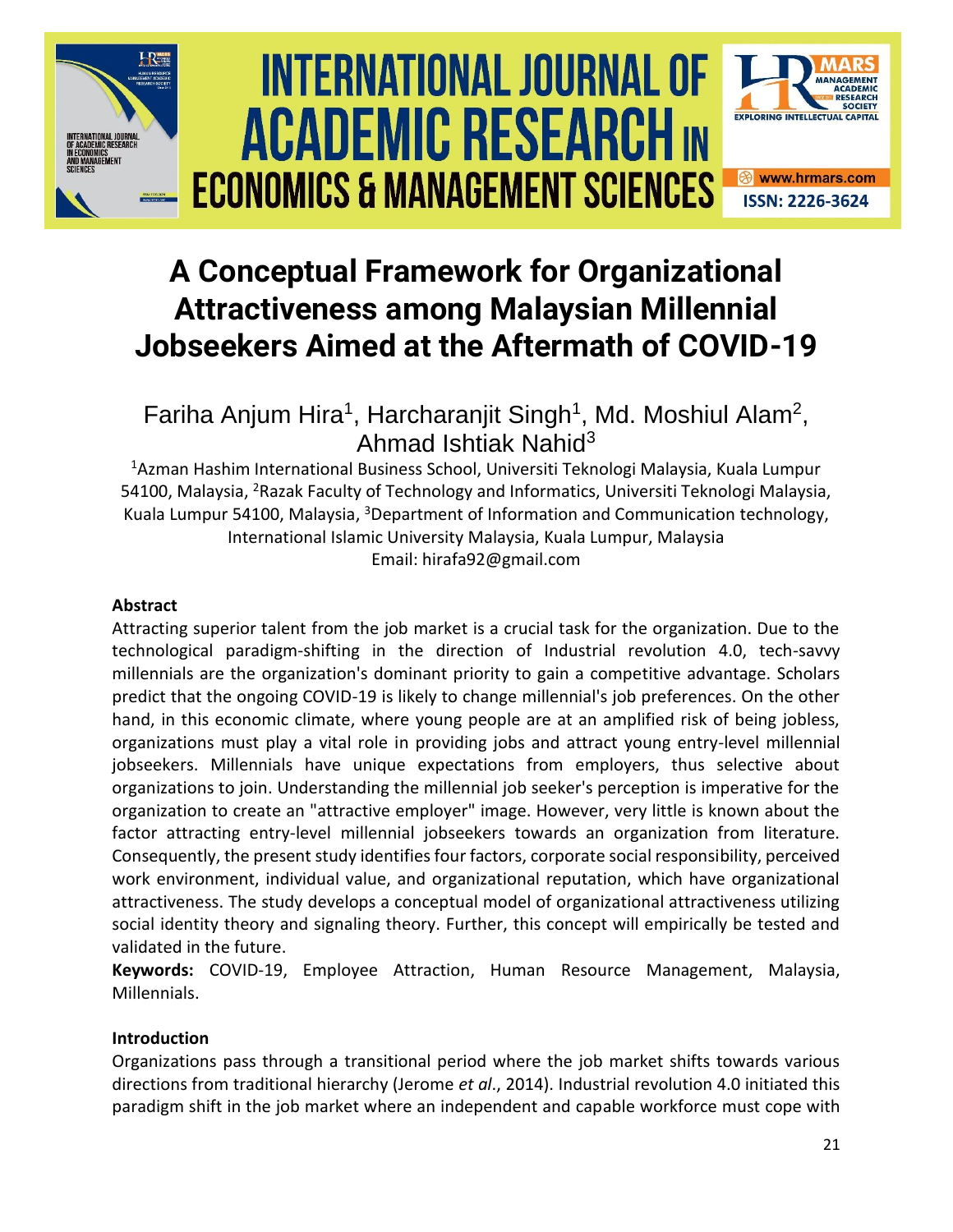global diversity. Millennials are skilled, educated, adoptive, tech-savvy by nature; thus, organizations have prioritized recruiting them. However, the world is witnessing the COVID-19 pandemic for around a year, negatively impacting the financial sector. Evidence from the Global Financial Crisis (GFC) of 2007-08 has shown that the unemployment rate increased, particularly among fresh graduates aged between 20 to 24 years old. Acceding to Human resource management (HRM), scholars believe that the pandemic is likely to be an even more severe challenge to the job market than GFC (Shehzad, Xiaoxing & Kazouz, 2020). They further predict that millennials career is at most vulnerable condition specifically fresh millennial graduates. An organization must redesign their policy to tackle the coming "career shock." The notion of "career shock" explains how this pandemic will change career choice (Cox 2020a; 2020b; Rudolph & Zacher, 2020).

Since GFC, millennials face the unfortunate reality of unemployment worldwide (Ismail & Seng, 2016). Globally, half of the total number of employees belongs to the millennial age group (Calk & Patrick, 2017). Ismail and Lu (2014) projected that this generation would grab a 75 percent share of the total global labor market within the next ten years. It is no wonder that the millennials are already dominating the United States labor market (Deloitte, 2016) and are projected to grab a 45.5 percent share of the Malaysian labor force (Ismail and Lu, 2014). Unlike other countries, unemployment among fresh millennial graduates in Malaysia is a severe problem (Ismail & Seng, 2016; Ramli *et al*., 2018). Around 24 percent of the country's graduates remain unemployed for a minimum of one year after graduation (Arumugam *et al*., 2014). This problem afflicts developing countries like India, Thailand, the Philippines, Indonesia, and developed countries like the US, UK, and Australia (Ismail & Seng, 2016; Moore & Khan, 2020).

Ibrahim and Mahyuddin (2017) mentioned that unemployment is significantly affecting the youths immediately upon graduation. Also, the International Labor Organization (ILO) has raised concerns about the unemployment trend that has shown a negligible change in the past few years, which is disadvantageous and alarming for millennial youths in the job market. Unemployment among entry-level millennial youths as the studies mentioned that unemployment at this stage has a long-term negative impact on millennials associated with future unemployment, lower-income risks (ILO, 2017). Attracting millennials towards organizations can potentially reduce unemployment and lower the risk of adverse impacts such as lower-income risks. On the other hand, in this era of K-economy and Industry revolution 4.0, organizations need tech-savvy, educated employees to remain competitive and millennial youths are the best match (Moore & Khan, 2020).

Understanding millennials' perceptions towards organizations will help the organization get a sufficient supply human resources and determine how to place themselves in the job market as an attractive employer (Linden, 2015). However, entry-level job seeker's organizational attractiveness heavily depends upon their perception as they hardly have work experience (Jones, Willness & Madey, 2014). Several reasons can play a vital role in the increased unemployment rate among millennial youths (Ramli et al., 2018). Millennials are selective in job search based on work ethics, organizations' policy, workplace comfort, etc. Therefore, they are not workaholics; consequently, they presume that organizations' attributes will match their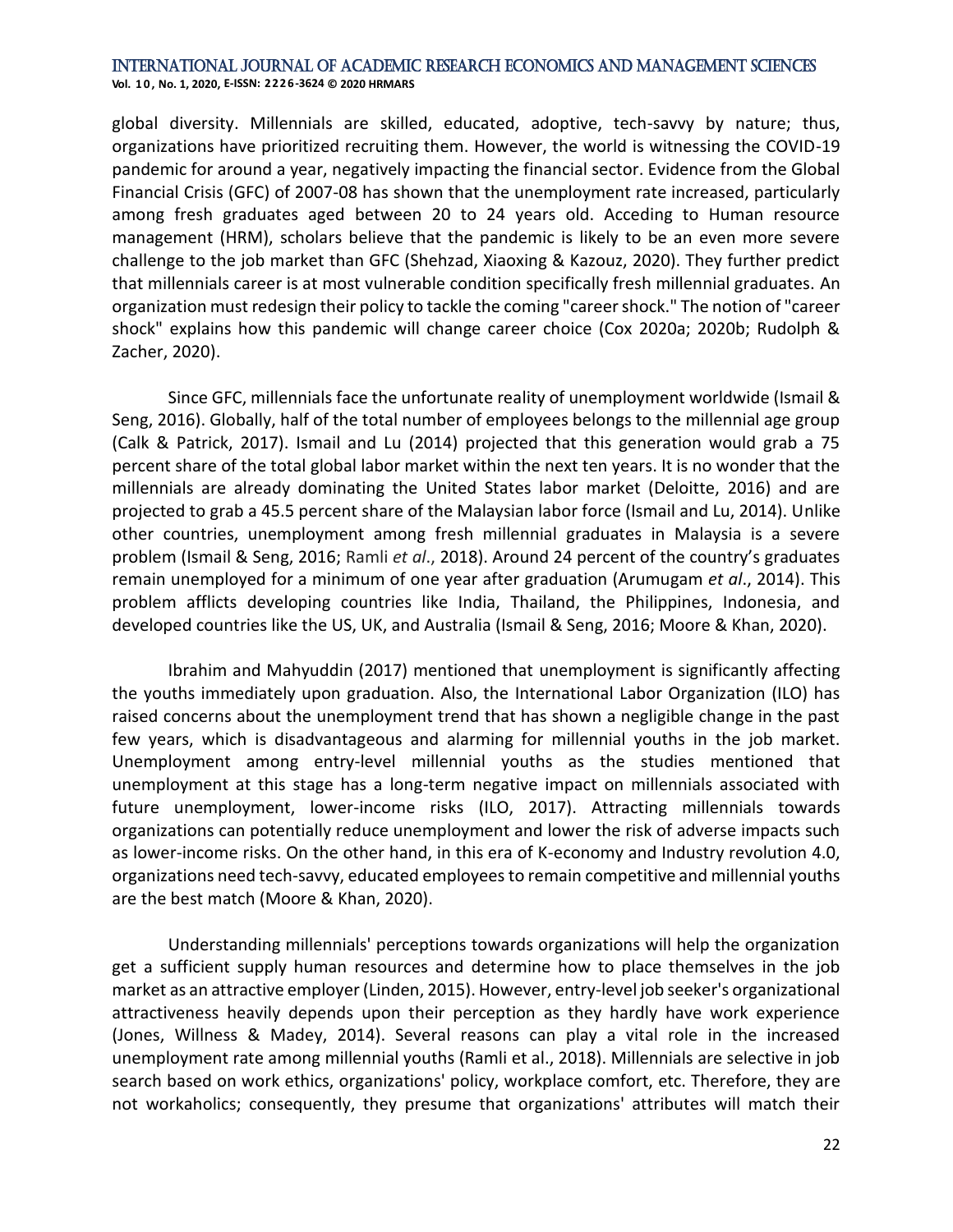**Vol. 1 0 , No. 1, 2020, E-ISSN: 2226-3624 © 2020 HRMARS**

values, lifestyle, and expectations (Appel-Meulenbroek *et al*., 2019). Millennials have specific expectations from an organization. Despite having educational qualifications and skilled millennial youths remain unemployed or choose to study further, they lack job fit (CoreNet Global, 2015; Ibrahim & Mahyuddin, 2017). For instance, until last dacade, salary was an influential factor to attract job seekers, which is not applicable for millennial youths. Thus, the concept of organizational attractiveness (OA) has shifted toward more soft factors like job seeker's perceptions regarding the work environment and the organization's value in terms of contributing to environmental and social betterment. Therefore, organizations need to focus more on developing OA delivering the message related to social responsibility, work environmental factors kind of soft components (Appel, 2014). This remarkable paradigm shift in organizational attractiveness concept from millennials perspective makes it challenging for the organization to understand what attracts the millennial youths the most. Thus, this study attempts to fill this gap to guide employers on how to signal the millennial job seekers to find the organization attractive to join. In a nutshell, researchers are raising concerns that unemployment among young millennials is likely to increase even more due to the impending financial crisis caused by COVID-19. Therefore, this study focuses on entry-level millennial job seekers aged between 20 to 24 years old.

This study aims to examine to what extent the constructs, namely, corporate social responsibility (CSR), perceived work environment (PWE), Individual Value (InV), and Organizational reputation (OR) are related to Organizational Attractiveness (OA). Prior studies predominately studied millennial graduates' employability (Kinash et al. 2016; Tomlinson 2007), self-awareness of individuals career establishment (Moore & Khan, 2020), mostly from existing workers perceptive. Literature has discussed the influence of these constructs on organizational attractiveness context. Although a plethora of studies predominately studied employee retention, very few focuses on employee attraction. Very little attention has been given to examining millennial entry-level job seekers' perspectives towards an organization to work for (Catano and Morrow, 2016; Youn, Lee & Lee, 2018). Thus, this study aims to fill this gap. This study has been supported by two (2) theories, namely Signalling Theory (Spence, 1973) and Social Identity Theory (Tajfel, 1979), to test the relationship of four Individual variables, namely, corporate social responsibility, perceived work environment, individual value, organizational reputation with the dependent variable, organizational attractiveness. This study aims to fill up the gaps in existing literature with the support of theories. Suggestions for further study requirement by research has been taken under consideration in this study. Based on the problem statement and literature review, the study further extended the research framework developed by Catano and Morrow (2016) to contribute to knowledge that has practical implications on the HRM field.

## **Problem Statement**

Youth unemployment rate refers to the unemployment rate of 20–24-year-olds group in Malaysia. Millennials began entering this age range in early 2000. According to the Malaysian Department of Statistics record, as Ibrahim and Mahyuddin (2017) mentioned, approximately a hundred thousand millennial graduates were unemployed in 2009. In 2010, unemployed graduates were 16.7% of the total unemployed labor force. Unemployment among millennials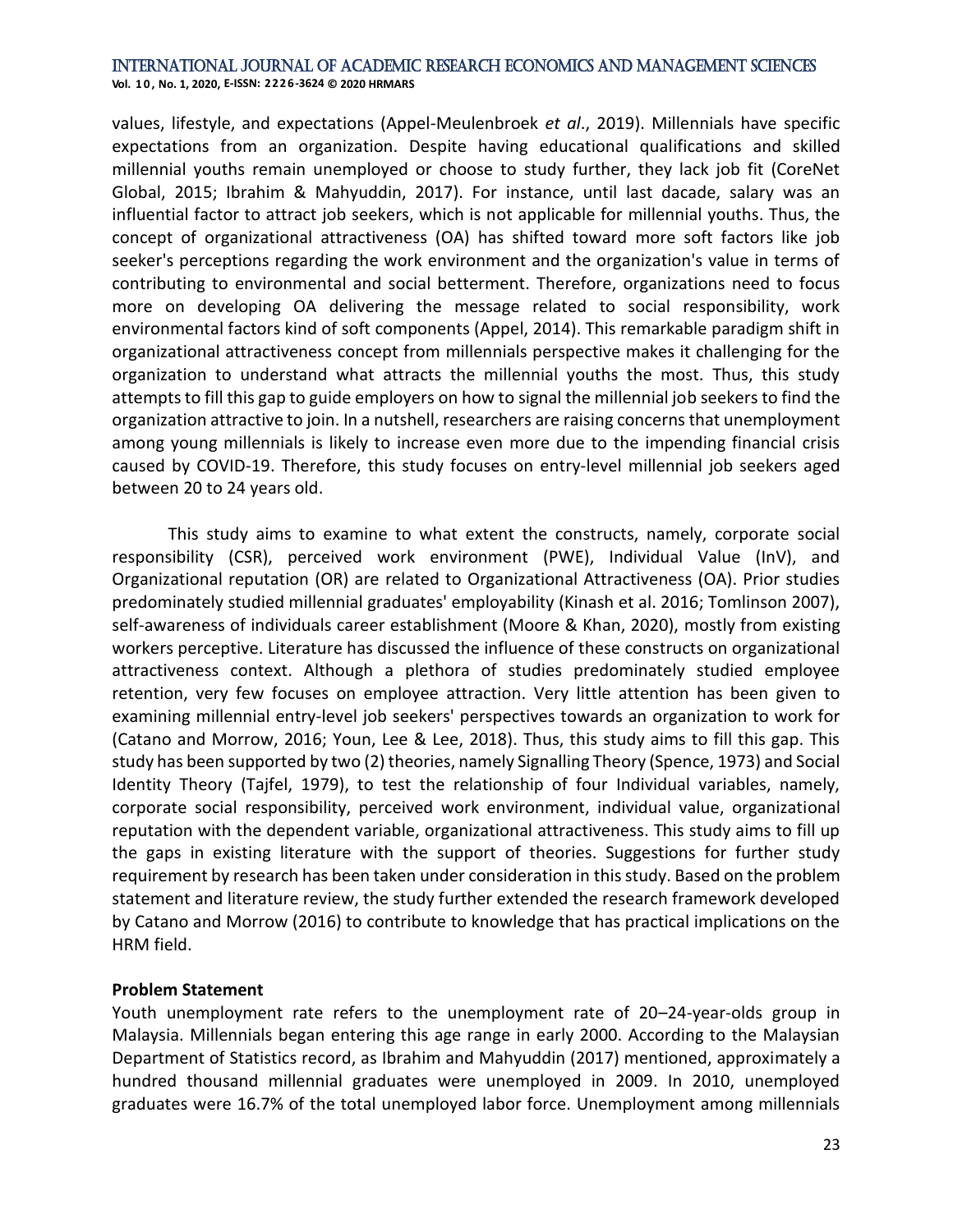was 9.5% in 2014. The rate suddenly increased by 1.2% and become 10.78% in 2015, whereas national unemployment from 2014 to 2915 increased by only 0.2%. In 2016, a slight decline of 0.05% was noticed. However, in 2017, the graph again shows an upward trend. The youth unemployment rate was 13.2%. In 2018, 2019, the youth unemployment rate was 10.8 % and 9.5%, accordingly (IEBMC, 2019). Malaysia's youth unemployment rate fluctuates quite frequently and mostly remains above 10% on average (Premand *et al*., 2016). According to Ibrahim *et al*. (2016), "the unemployment rate among youths has dramatically increased by 1.2% to 10.7%, as compared to the national unemployment rate, which increased only by 0.2% from 2.9% to 3.1%." Historically it is evident that unemployment is a matter of concern for Malaysia which should not be underestimated (Ibrahim & Mahyuddin, 2017). This rate directly contributes to the country's total unemployment rate (Nachiappan *et al*., 2018; Premand *et al*., 2016).

Eventually, youth unemployment turned into a sensitive community issue, especially among graduates as many fresh millennial graduates are still waiting for employment (Arumugam *et al*., 2014; Hanapi & Nordin, 2014; Ismail & Seng, 2016; Nachiappan *et al*., 2018). Getting effective role-play function from millennials in the job market as a part of an organization is a tough challenge that Malaysia is currently going through (Ismail & Seng, 2016). In other words, "Stepping forward in strategizing action plans to meet the new demand" of millennials is a way to increase organizational attractiveness so that the millennials can think of themselves as prepared for the workplace. Ismail and Seng (2016) believe that increasing organizational attractiveness is vital to prepare the Malaysian millennial generation for the workforce. Starineca (2015) suggested that enhancing organizational attractiveness can ease this unemployment problem among millennial youths. Using meta-analysis, researchers evaluated several influencing factors that contribute to attracting millennial job seekers to the organization (Hendriks, 2016). Ismail and Lu (2014) suggested that we need to attract millennials toward the organizations under consideration in the Malaysian context due to the need for millennials' contribution to "*the New Economic Model*" (NEM) of Malaysia. The diversity and leadership quality of millennials triggered organizations to think about them for contribution of millennials to the Malaysian workforce, especially from 2020 and onwards.

The right quality and quantity of human capital is a fundamental requirement for an organization and a country (Ismail & Seng, 2016). Organizations face difficulty with human resource management and struggle to attract desired talent as job seekers' rudiments differ from generation to generation. Particularly during this era, with the challenge of attracting millennials, organizations face unprecedented and extraordinary employee attraction challenges (Yi *et al*., 2014). Millennials are unique by nature. Even if they join an organization, they tend to switch organizations frequently compared to other generations (Martin and Ottemann, 2016). Therefore, attracting them in the first place is very crucial for organizations. Thus, OA is a vital component to achieve a competitive advantage while attracting potential millennial job seekers. Organizations must redesign employee attraction policy and procedure to attract the best talents (Appel-Meulenbroek *et al*., 2019) of the generation. Ismail and Seng (2016) mentioned that despite a swift increase in the number of millennial graduates in the workforce, the organization failed to best use this educated generation because of a lack of understanding of their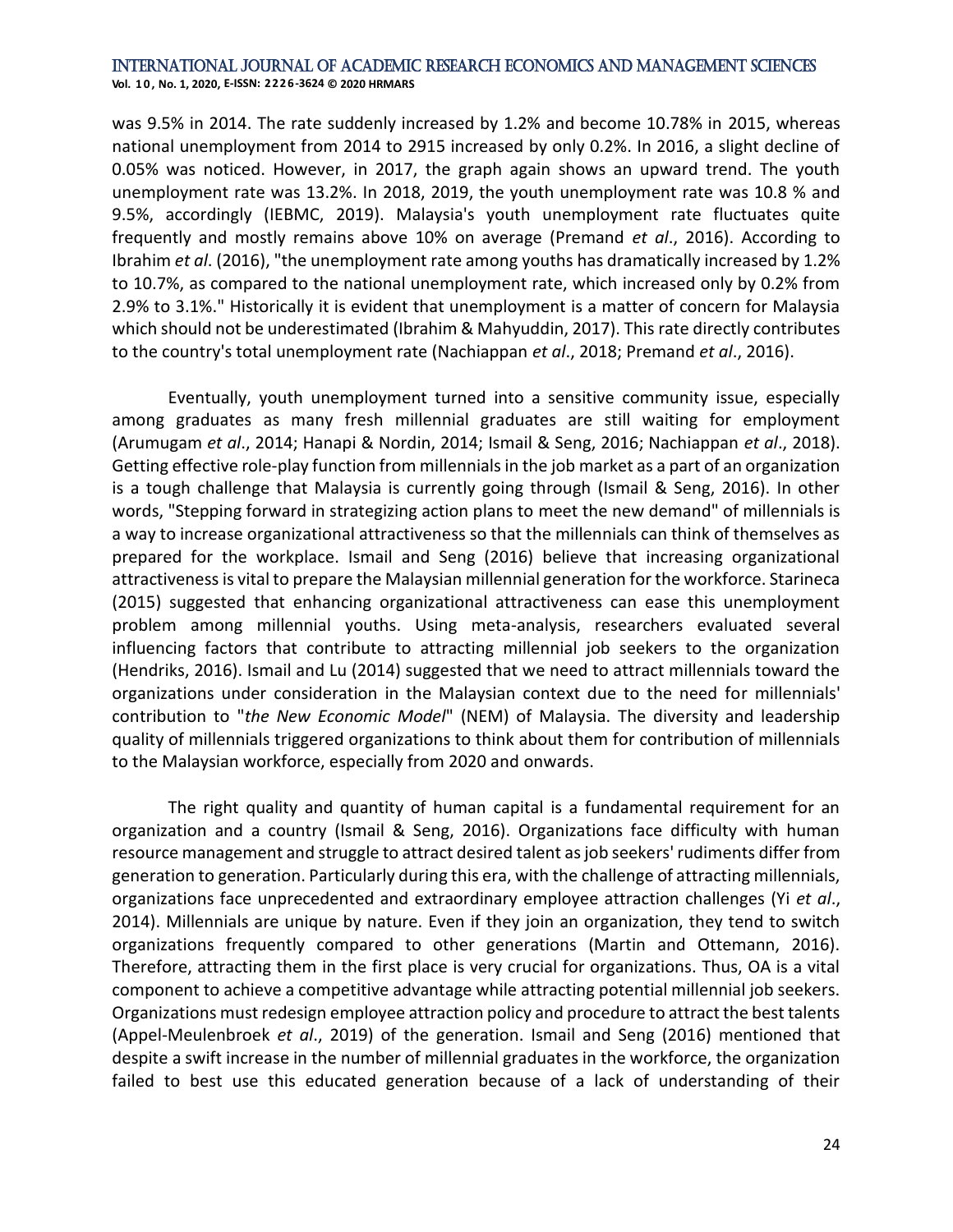perspective and need. Thus, the absence of a "synergistic relationship" among graduate millennials and organizations is a matter of apprehension (Ismail & Seng, 2016).

A sizable number of studies are available on millennials, but very few studies are found on millennial fresh graduates' attractiveness towards an organization. Notably, there is a shortage of literature on entry-level millennial job seekers—this group of job seekers looking for job opportunities mainly based on their perception. Furthermore, there are many previous studies on OA, but only a few studies discussed the influences of millennial job seekers' perception towards it (Appel-Meulenbroek *et al*., 2019; Catano & Morrow, 2016; Linden, 2015). The further study requires millennial youths' perception regarding the job market (Linden, 2015). Moreover, most researchers considered existing employee retention rather than job-seeking millennial youths. However, there is no research in Malaysia on undergraduate students regarding organization attractiveness while preparing to enter into the job market and actively looking for a job (Ismail & Seng, 2016). According to Linden (2015), understanding millennials' perception towards organizations will help the organization get sufficient human resources supply and find out how to place themselves on the job market as an attractive employer.

## **Literature Review**

## **Underpinning Theory**

This study employees two theories, namely, (a) social identity theory and (b) signaling theory as underpinning theory of the conceptual model to test empirically.

#### **Social Identity Theory**

Social Identity Theory (Tajfel & Turner, 1979) was developed based on the concept of belonging. According to this theory, "people define themselves through involvement in groups of similar others" (Appel, 2014). The Social Identity Theory suggested that job seekers want to be a part of an organization with a strong positive reputation to have a higher self-image when working. "Social identity" and "self-concept" have decisive impact factors while defining individuals' organizational life and oneself. Organizational values enhance individuals' social identity positively. Job seekers seek self-esteem and pride to carry with them as a part of that particular organization. Membership of a specific group matters according to social identity theory (Cattano & Morrow, 2016). Group influence, high status, and services provided by the organization (the group) impact InV creation (Slade, Ribando & Fortner, 2016). Therefore, job seekers look for self and organizational value-fit factors while seeking employment. Besides, OR is a vital component of OA. Organizational reputation (OR) is capable of crafting an organization's image more attractively to a specific group of people or hiring diverse candidates. A positive corporate reputation is very appealing to millennial job seekers, and a negative reputation discourages being attracted toward that organization as millennials are conscious about self-enhancing employment setting (Xie, Bagozzi & Meland, 2015).

## **Signalling Theory**

Spence (1973) developed the Signaling theory on the basics of the job market signaling concept. He further explained that, among the two parties, one of them would be involved in observable mechanism (such as millennial job-seeking youths) to another party exhibit its unobservable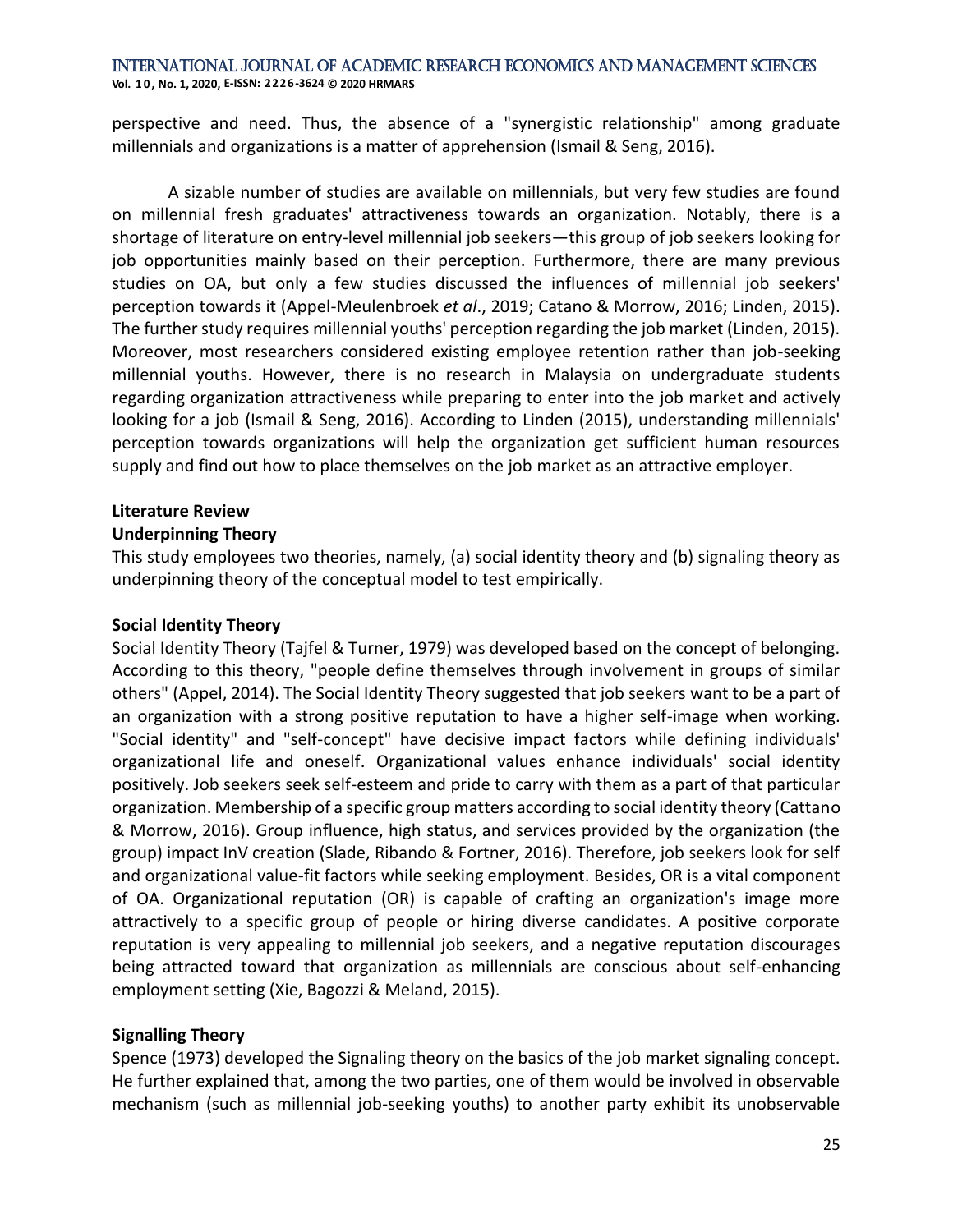features (for example, efficiency). Signaling theory explains the behavioral reflection in terms of job market signaling. In this study context, two parties are (i) Job seeking individuals and (ii) organizations (employer) involved in information sharing. The decision making is based on their access to that different information. Here, organizations' signal through their activity; as a consequence, job-seeking individuals react accordingly. For instance, if the recruitment messages, advertisements, or other information sources signal about a healthy work environment, jobseekers are likely to respond positively. Job seekers interpret an organization's work environment and corporate social responsibility policy as a signal before developing a sense of value-fit with the organization. Management scholars used this theory to explain the need for corporate social responsibility as it has potential benefits for the organization as a component of OA (Jones *et al*., 2014; Su *et al*., 2016). The organization has control over information sharing while attracting millennial job seekers. Jones et al. (2014) argued that information is a signal for job seekers to decide whether that particular organization is attractive enough to be a part of or not.

## **Hypothesis Development**

This study develops a hypothesis and conceptual model considering the Social Identity theory and signaling theory as underpinning theories.

## **The Relationship between Corporate Social Responsibility and Organizational Attractiveness**

Corporate social responsibility refers to the formation of organizational principles taking social responsibility into account and reflect it through the process of responsiveness, policies, strategies accordingly so that the outcomes can be observed (Catano & Morrow, 2016). Parks-Leduc, Feldman, and Bardi (2015) found that corporate social responsibility plays a crucial role in increasing organizational attractiveness. The authors argued that millennials, those willing to contribute to social well-being, intend to work with the organization with CSR policy and are active in conducting such activities (Parks-Leduc, Feldman, & Bardi, 2015). Another reason to believe that corporate social responsibility helps to attract talent is given by the social identity theory, suggesting that job seekers have a higher self-image when working for a socially responsible organization (Catano & Morrow, 2016). Job seekers perceive that organizations with positive corporate social responsibility policies *care for* their employees (Gully, 2013). Martin and Ottemann (2016) presented the findings regarding the use of requirement materials during a job fair. They recommended that organizations with attractive corporate social responsibility activities could influence more potential job seekers. Jones *et al*. (2014) revealed that in a job fair, the organization that advertised itself as being committed to society's betterment would be able to attract the attention of more job seekers than other organizations. The result of the study demonstrates a significant relationship between CSR and OA. However, job seekers, reclusive by nature, may not be attracted or have a smaller effect on OA due to CSR. Hence, more research is needed to test CSR and OA (Martin & Ottemann, 2016). Based on the discussion and suggestion, the following hypothesis was developed.

H1: Corporate social responsibility has a significant positive relationship with organizational attractiveness.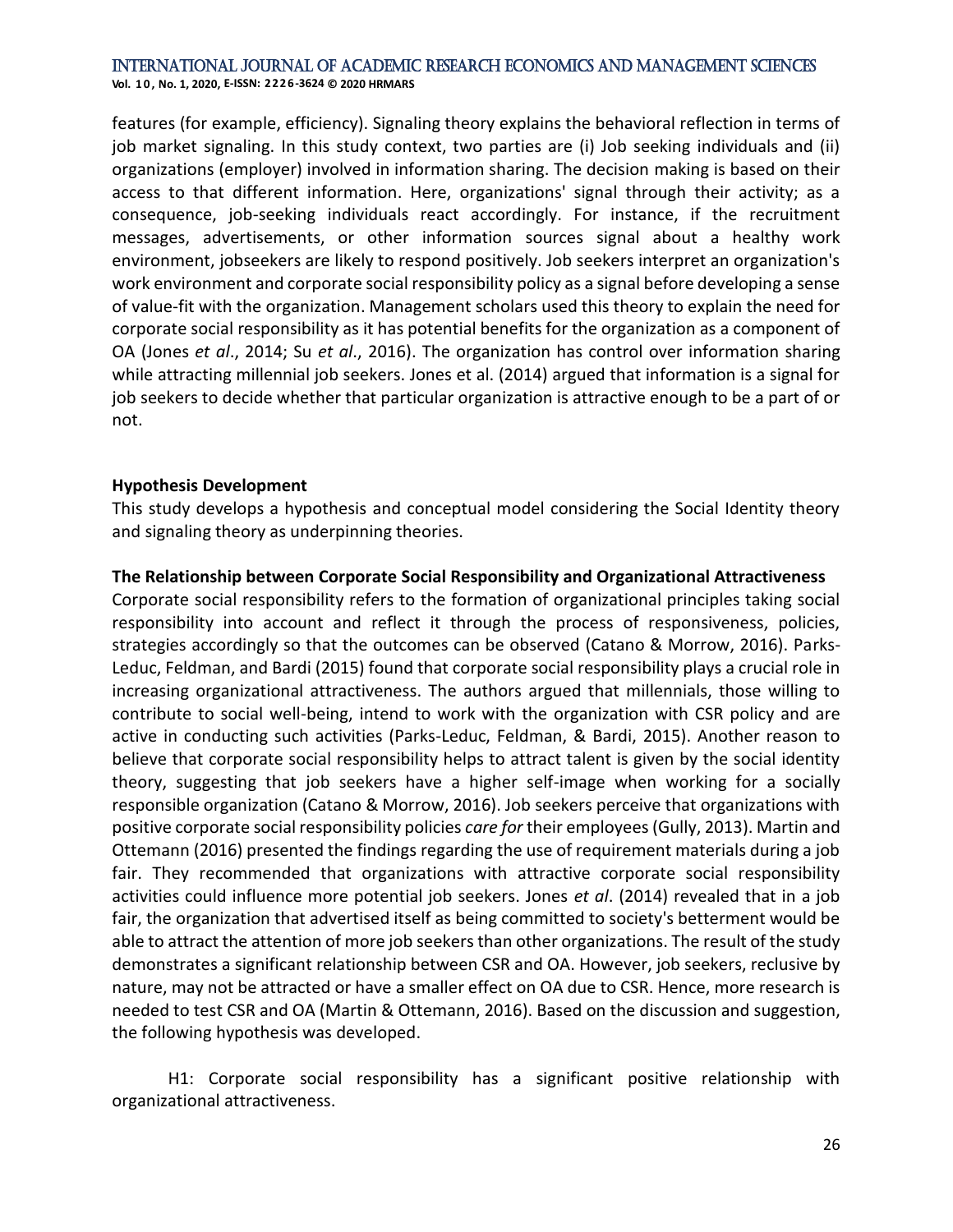**Vol. 1 0 , No. 1, 2020, E-ISSN: 2226-3624 © 2020 HRMARS**

#### **The Relationship between Perceived Work Environment and Organizational Attractiveness**

Perceived Work Environment (PWE) refers to the workplace's physical features such as ventilation, lighting, and noise accessibility. These physical elements have a significant role in sustainability and the overall working environment. If there are problems in those elements, it can cause disaffection, different health problems, and decreased productivity (Sohlma, 2016). Organizations with a very casual working environment are attractive to millennial youths (Caraher, 2015). Policy regarding Healthy work environment promoting policies improves organizational attractiveness among millennial job seekers (Catano & Morrow, 2016). Millennial job seekers are extra cautious about the work environment; thus, they search for information related to the work environment while seeking a job (Caraher, 2015). A workplace that is flexible and customizable is likely to attract millennial job seekers. Millennials care for an excellent place to work in an organization that is very careful in providing a healthy workplace environment (Taylor, 2014). Hendriks (2016) used a spreadsheet to conduct analysis using their own and most common concept regarding work environment and found positive relation with organizational attractiveness. Yi *et al*. (2014) inspected the physical workplace environment and OA's influence and found a positive relationship between them in the context of Scotland's call-center industry. Taylor (2014) found a positive relationship between perceived work environment attributes and organizational attractiveness. Based on the discussion, the following hypothesis was developed.

H2: Perceived work environment has a significant positive relationship with organizational attractiveness.

## **The Relationship between Individual Values and Organizational Attractiveness**

Individual Values (InV) "are the representatives of the important goals for people or mental representatives of actuating forces. They are designated as emotional and intellectual principles that guide people's lives." In other words, InV is the basis of an individual's point of view; thus, InVs are integral parts of an individual's behavior at the beginning of a decision-making process. They are also the factors that shape and improve the understanding of people's behavior." (Kaygin, gulluce, 2013). Quite a few researches indicated that InV decides person-organization fit perception with the organization. A positive individual-organization fit perception is the push factor for the job seeker to feel attracted towards the particular organization (Catano & Morrow, 2016; Jones *et al*., 2016; Weeks *et al*., 2014). Story *et al*. (2016) conducted the only experimental study on individual value fit of job seekers based on their perception and found that job seekers esteem and expected treatment has a positive effect on organizational attractiveness. Individual value insists job seekers look for the comfort zone where they can work with similar others. Therefore, millennial job seekers seek the best organizational value match with their value as individuals (Catano and Morrow, 2016; Parks-Leduc *et al*., 2015).

In contrast, Gully (2013) argued that self-centered personality of individuals intendents to focus more on personal gain over other values. Therefore, this group of job seekers may have a different perspective regarding individual and organizational value fit that may show no relationship with organizational attractiveness. According to Jones et al. (2014), progressive policies of an organization may create a negative value perception among a self-centered group of millennials. Consequently, this group of people will be less attracted to such organizations with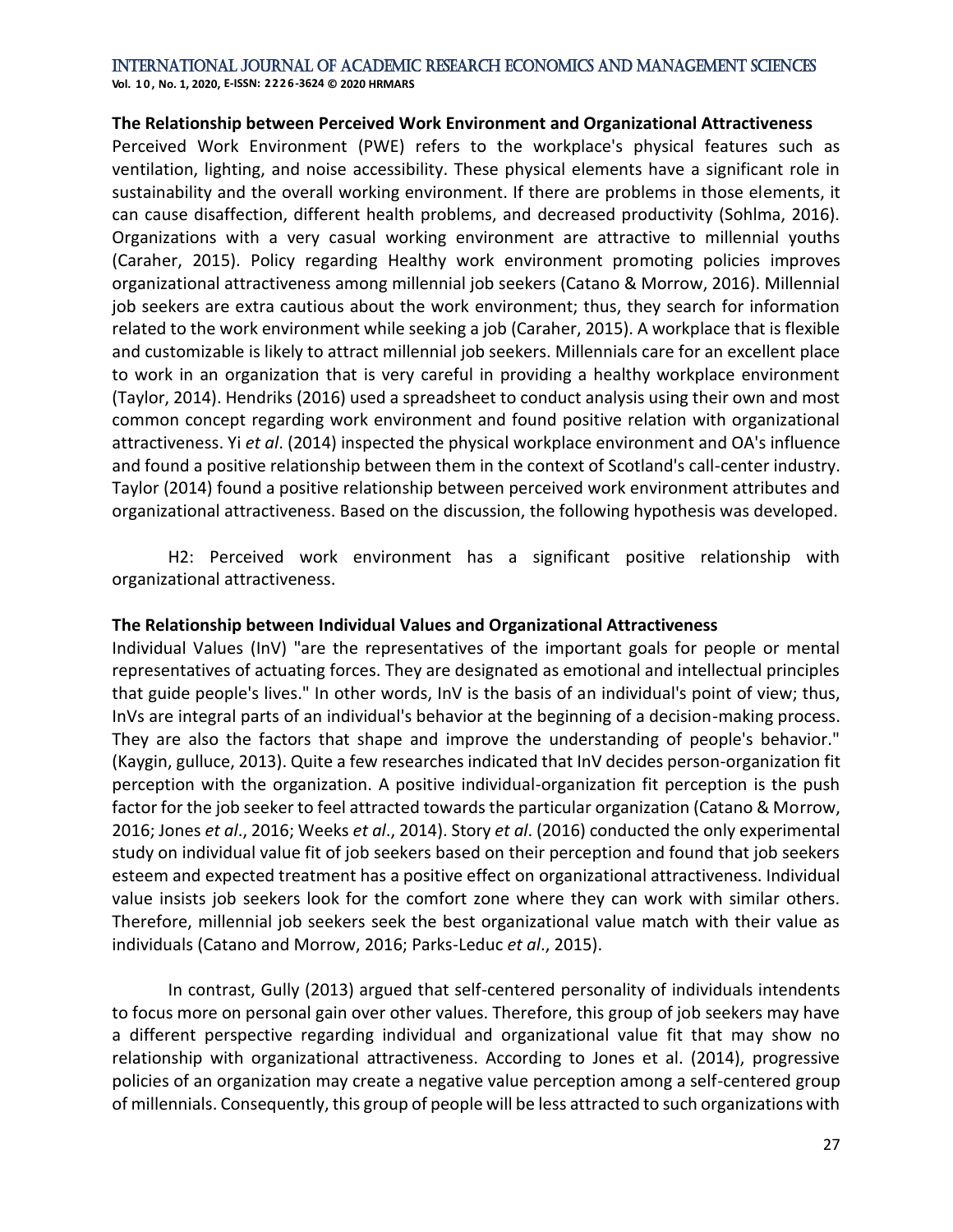progressive policies and practices. Thus, prior studies found inconsistent results, and Catano and Morrow (2016) suggested further empirically testing the relationship between InV and OA. Based on the discussion and suggestion, the following hypothesis was developed.

H3: Individual value has a significant positive relationship with organizational attractiveness.

#### **The Relationship between Organizational Reputation and Organizational Attractiveness**

Organizational Reputation (OR) refers to "individual's global impressions of an organization and is defined as peoples' loose structures of knowledge and beliefs about an organization. The organizational image represents the net cognitive reactions and associations of customers, individual values, employees, and applicants to an organization's name. Accordingly, it serves as a template to categorize, store, and recall organization-related information." (Lievens, 2017). OR is the essential measure of OA from millennial job seekers perspective (Yuksel, 2015). Millennials consider their perception towards the company as a tool of organizational attractiveness that has a link with its reputation, and thus tend to search for the reputed organizations to work for (Jones et al., 2014). OR has a significant influence on OA, and it plays a crucial role in the recruitment process (Hendriks, 2016; Cho, 2015). Jones et al. (2014) found that OR strongly influences OA and concluded the higher the positive reputation, the better attraction (Jones et al., 2014). However, the reputation can be negative as well. In case of a negative reputation, the job seekers will have a reverse decision. Nevertheless, more research is needed between OR and OA (Xie, Bagozzi, & Meland, 2015). Based on the discussion and suggestion, the following hypothesis was developed.

H4: Organizational reputation has a significant positive relationship with organizational attractiveness.

#### **Research Framework**

This study conceptualizes the research framework (Figure 1) to support underpinning theories namely, social identity theory and signaling theory. The study constructs (individual variable) are corporate social responsibility (CSR), perceived work environment (PWE), Individual value (InV), and organizational reputation (OR) that has a direct influence on organizational attractiveness (OA). According to the hypotheses developed in the previous section, CSR, PWE, InV, and OR have a significant positive relationship with the dependent variable, OA. Hence, based on the literature review and gap of research, the present study was carried out.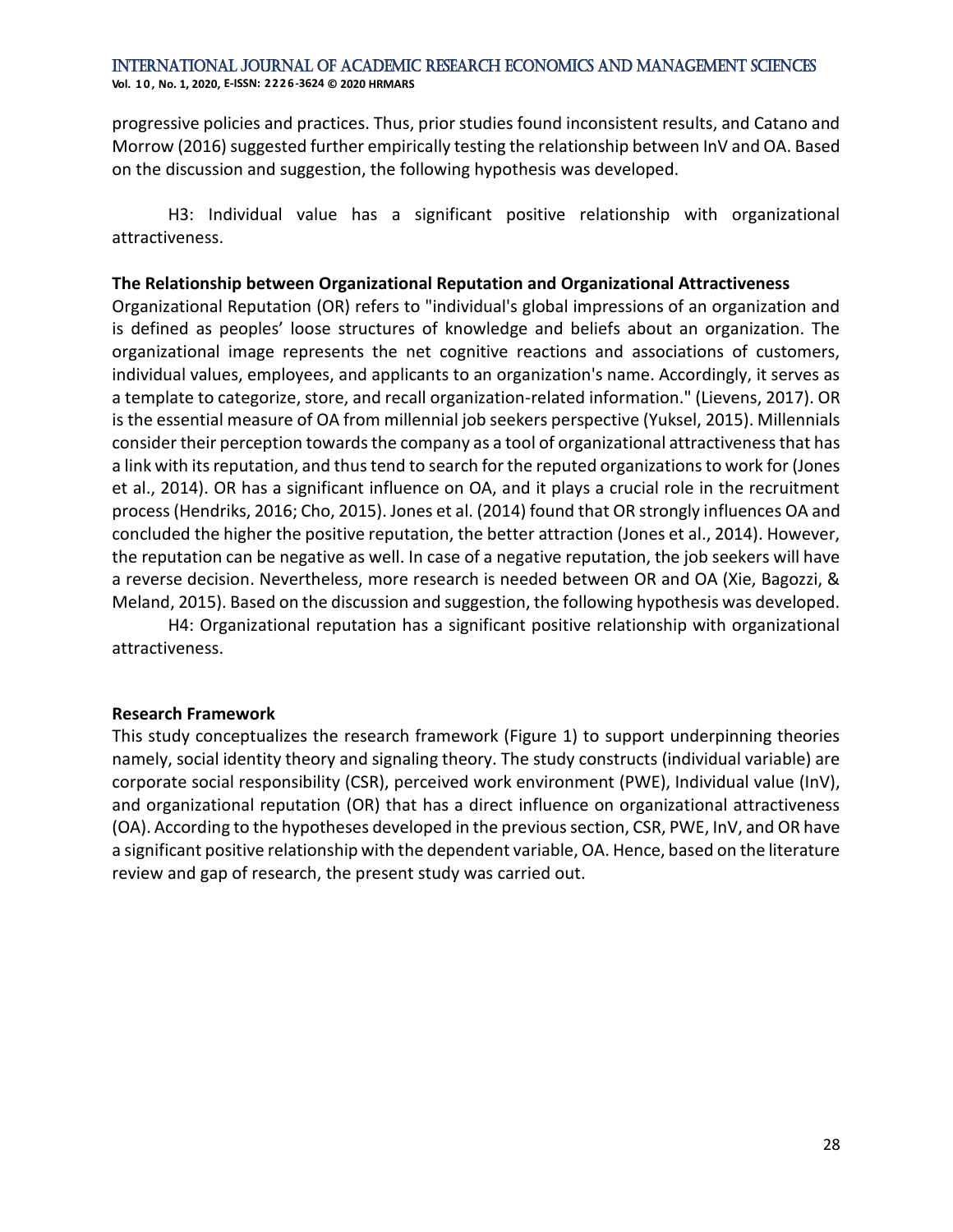**Vol. 1 0 , No. 1, 2020, E-ISSN: 2226-3624 © 2020 HRMARS**



Figure 1. Conceptual framework

## **Research Methodology and Data Analysis**

The study will follow the quantitative research methodology to reach the research aim. Ideally, a quantitative analysis offers objective data and is undertaken to incorporate programs in an aspect-oriented manner. Also, this analysis method guarantees the authenticity of conclusions supported with robust mechanisms of justification and definition. The model developed utilizing social identity and signaling theory will be empirically tested using questionnaire distribution. Individual respondents will be selected from Malaysian research universities to generalize data, particularly in the contest of fresh graduates with research-intensive study background. Generalizability means "the validity of a theory in a setting different from the one where it was empirically tested and confirmed" (Lee & Baskerville, 2003, p.221). According to Krejcie and Morgan's (1970) table, the sample size should be 384. It is unlikely that all distributed questionnaires will be usable; therefore, an additional 10 percent of questionnaires will be distributed, for a total of 422. To get the maximum response, the person-to-person hard copy questionnaire will be distributed. The fundamental research will be conducted following the phases as illustrated in Figure 2.



Figure 2. Research phases

Since the research will collect primary data for analysis, the Statistical Package for the Social Sciences (SPSS) software will be used. Moreover, this study will consider both descriptive and inferential statistics to analyze the frequency, average, and standard deviation. A Cronbach's alpha is the mean of measuring and validating a Questionnaire's reliability; therefore, it will be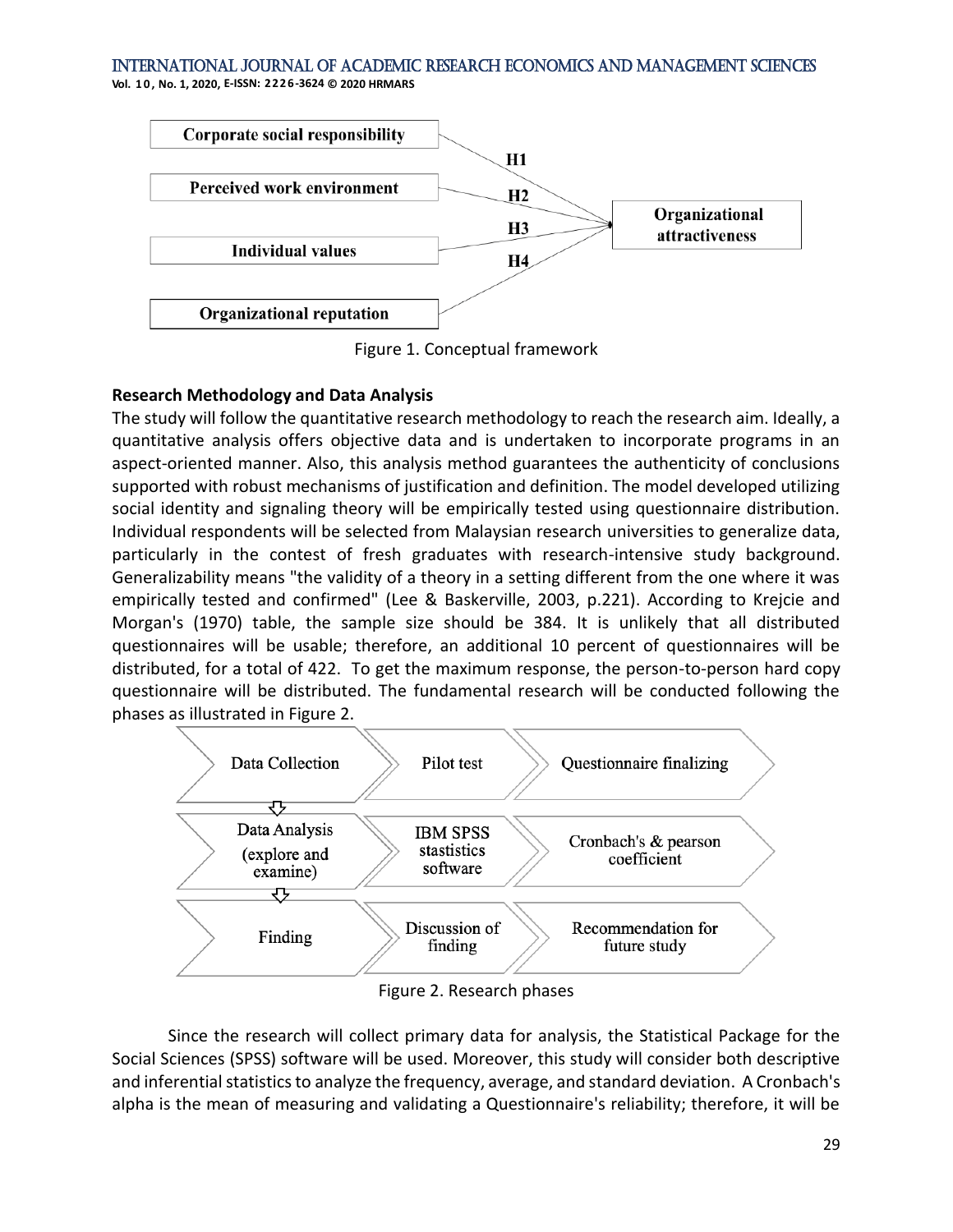calculated. A pilot test will also be conducted to validate the research instrument followed by the "Pearson correlation coefficient test" for strength measurement of a relationship and "correlations" between the variables. Considering the ethical aspect, the respondents will be given the right to deny participation; thus, the participants will be voluntary. Moreover, considering any implications for participants, their comments are anonymous, and all data are encrypted to protect their secrecy.

## **Conclusion**

The prediction of prospective employees' choice of up taking an organization to work for can provide the organization better insight and understanding of their choice. Accordingly, the organizations can prepare themselves in terms of organizational policy to remain competitive in attracting the job market's best talents. It has been evident earlier that a crisis drastically changes young adults' job preferences, and the same is likely to occur in the post-pandemic work environment (de Haas, Faber & Hamersma, 2020). Therefore, this study finding from COVID-19 pandemic perspective will be helpful to refine and upgrade HRM policies.

This study has both theoretical and contextual significance. Firstly, the article identifies four influential factors of organizational attractiveness (CSR, PWE, InV, OR) from the literature and develops a conceptual framework to test it empirically. Secondly, this study fills the literature gap. Most of the study considers existing employee retention factors than fresh graduates' perspective who seek their first employer (organization) for a job. Thirdly, despite evidence that unemployment among Malaysian millennials is a paramount concern, it remains underexplored. The present article bridges this contextual gap. Finally, COVID-19 has already caused a radical change in an organization's working condition compared to traditional work commencing activity in a pre-pandemic organizational setting (Porpiglia *et al*., 2020), thus, exists a theoretical gap (Aguinis, Villamor & Gabriel, 2020). This secondary research conceptualizes a theoretical framework from an organizational attractiveness perspective. Furthermore, it supports and exhibits arguments to the explanation of social identity theory and signaling theory. Consequently, the study contribution remains significant for the HRM managers and decisionmakers to plan accordingly in attracting millennials more efficiently.

## **References**

- Aguinis, H., Villamor, I., & Gabriel, K. P. (2020). Understanding employee responses to COVID-19: a behavioral corporate social responsibility perspective. *Management Research: Journal of the Iberoamerican Academy of Management*.
- Appel, L. (2014). *CSR as a factor in the war for talents* (Master's thesis, University of Twente).
- Appel-Meulenbroek, H. A. J. A., Vosters, S. M. C., Kemperman, A. D. A. M., & Arentze, T. A. (2019, January). Workplace needs and their support; are millennials different from other generations. In *Proceedings of the Twenty Fifth Annual Pacific Rim Real Estate Society Conference (PRRES 2019), Melbourne, Australia* (pp. 14-16).
- Arumugam, N., Thayalan, X., Dass, L. C., & Maniam, M. (2014). Unemployment among graduate nurses in Malaysia: a case study. *Asian Social Science*, *10*(9), 227.
- Calk, R., & Patrick, A. (2017). Millennials through the looking glass: Workplace motivating factors. *The Journal of Business Inquiry*, *16*(2), 131-139.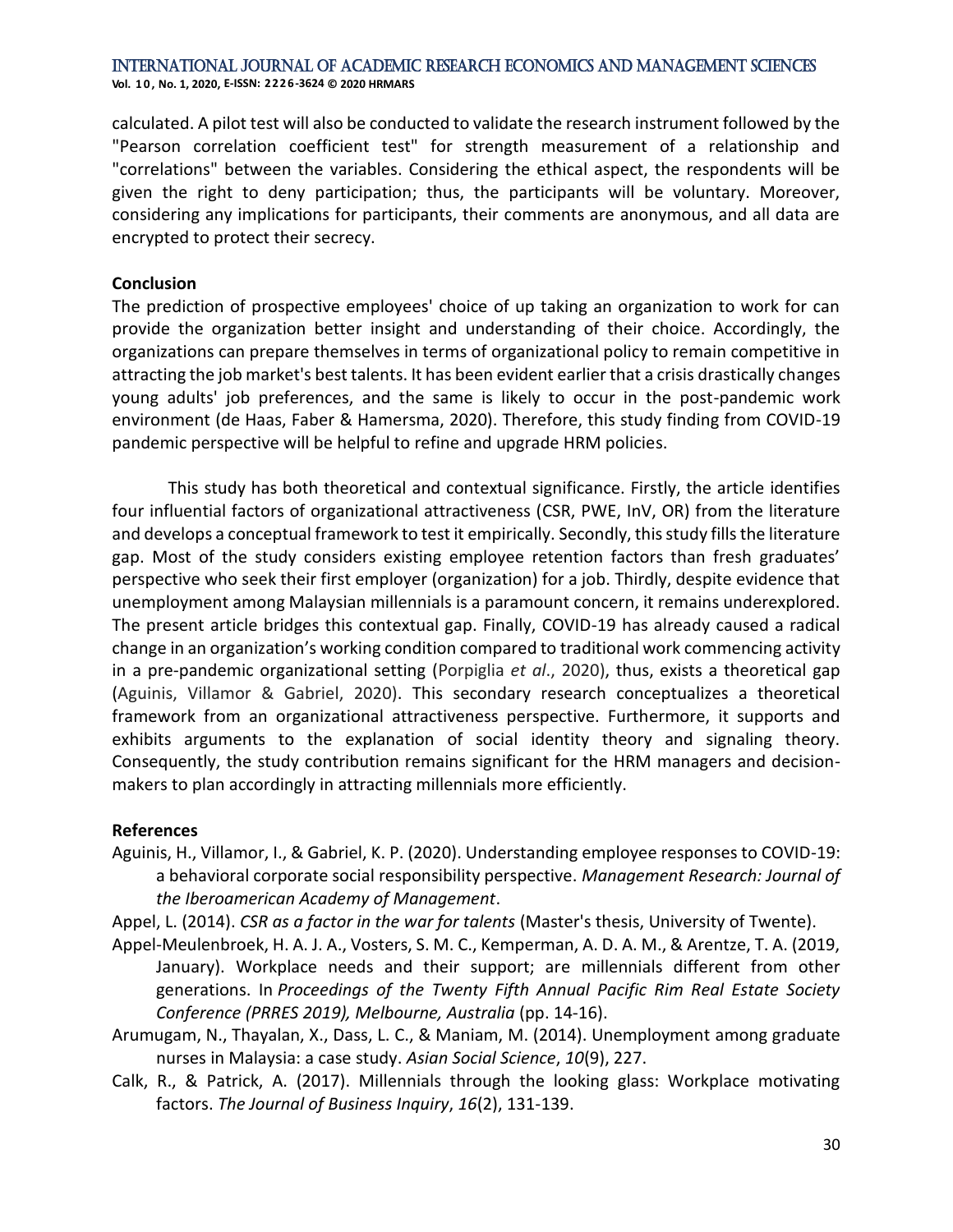**Vol. 1 0 , No. 1, 2020, E-ISSN: 2226-3624 © 2020 HRMARS**

Campus, S. H. A. S. IEBMC 2019.

- Caraher, L. (2015). Millennials and management. The essential guide to making it work at work. Brookline: Bibliomotion. *Inc., USA*.
- Catano, V. M., & Morrow Hines, H. (2016). The influence of corporate social responsibility, psychologically healthy workplaces, and individual values in attracting millennial job applicants. *Canadian Journal of Behavioural Science/Revue canadienne des sciences du comportement*, *48*(2), 142.
- Cho, J. (2015). Employer Branding through CEO's Message: Investigation of CEO's Social Media Use's Effects on Organizational Images and Job Pursuit Intentions among Millennials. 홍보학연구, *19*(2), 74-95.
- Cox, J. (2020a). Jobless claims soar past 3 million to record high. CNBC.
- Cox, J. (2020b). Coronavirus job losses could total 47 million, unemployment rate may hit 32%, Fed estimates. *Washington Post*, *16*.
- Chapola, J. (2016). An empirical analysis of job seekers' perception of corporate social performance as a measure of organisational attractiveness (Doctoral dissertation).
- De Haas, M., Faber, R., & Hamersma, M. (2020). How COVID-19 and the Dutch 'intelligent lockdown'change activities, work and travel behaviour: Evidence from longitudinal data in the Netherlands. *Transportation Research Interdisciplinary Perspectives*, *6*, 100150.
- Deloitte, I. (2017). Predicciones sobre tecnología, medios y telecomunicaciones: https://www2. deloitte. com/content/dam/Deloitte/cr/Documents/technology-mediatelecommunications/estudios. *TMT-Predictions-2017-spanish. pdf*.
- Gully, S. M., Phillips, J. M., Castellano, W. G., Han, K., & Kim, A. (2013). A mediated moderation model of recruiting socially and environmentally responsible job applicants. *Personnel Psychology*, *66*(4), 935-973.
- Hanapi, Z., & Nordin, M. S. (2014). Unemployment among Malaysia graduates: Graduates' attributes, lecturers' competency and quality of education. *Procedia-Social and Behavioral Sciences*, *112*, 1056-1063.
- Hendriks, M. (2016). Organizational reputation, organizational attractiveness and employer branding: clarifying the concepts(Master's thesis, University of Twente).
- Ibrahim, M., Aslina, N., & Wan Mohd Zaifurin, W. N. (2016). Projek Keusahawanan Sosial dapat memenuhi keperluan penduduk miskin dan miskin tegar.
- International Labour Office. (2017). Global Employment Trends for Youth 2017: Paths to a better working future. International Labour Office.
- Ibrahim, D. H. M., & Mahyuddin, M. Z. (2017). Youth unemployment in Malaysia: Developments and policy considerations. *Outlook and Policy, Annual Report*.
- Ismail, M., & Lu, H. S. (2014). Cultural values and career goals of the millennial generation: An integrated conceptual framework. *Journal of International Management Studies*, *9*(1), 38- 49.
- Ismail, N. H., & Seng, L. C. (2016). The bold initiatives of the Ministry of Higher Education Malaysia in preparing Millennial learners to enter the workforce. *International Journal of Advanced Engineering and Management Research*, *1*(3), 241-255.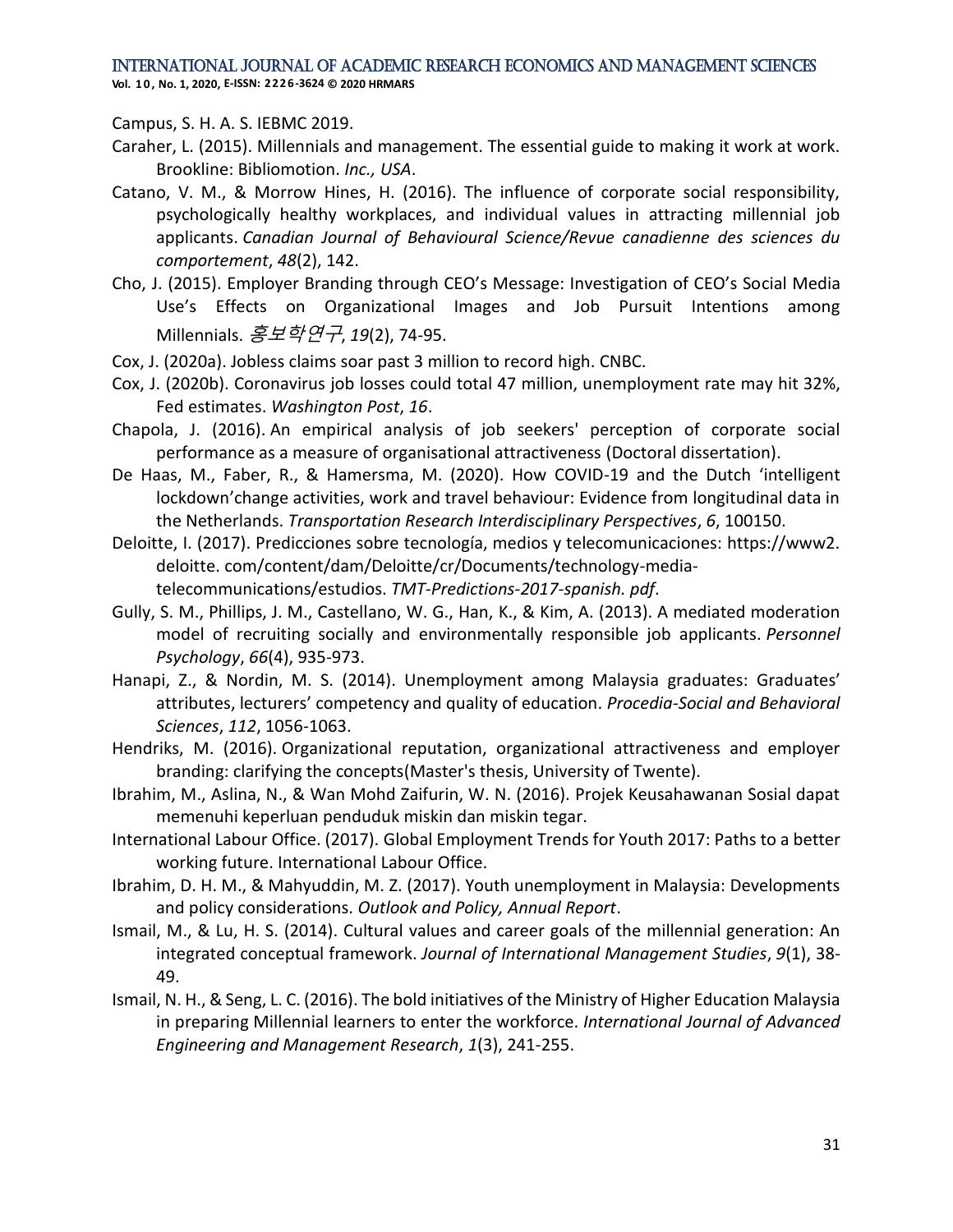- Jerome, A., Scales, M., Whithem, C., & Quain, B. (2014). Millennials in the workforce: Gen Y workplace strategies for the next century. *E-Journal of Social & Behavioural Research in Business*, *5*(1), 1.
- Jones, D. A., Willness, C. R., & Madey, S. (2014). Why are job seekers attracted by corporate social performance? Experimental and field tests of three signal-based mechanisms. *Academy of Management Journal*, *57*(2), 383-404.
- Jones, D. A., Willness, C. R., & Heller, K. W. (2016). Illuminating the signals job seekers receive from an employer's community involvement and environmental sustainability practices: Insights into why most job seekers are attracted, others are indifferent, and a few are repelled. *Frontiers in psychology*, *7*, 426.
- Kaygin, E., & Gulluce, A. C. (2013). The relationship between career choice and individual values: A case study of a Turkish University. *International Journal of Humanities and Social Science*, *3*(3), 119-134.
- Krejcie, R. V., & Morgan, D. W. (1970). Determining sample size for research activities. *Educational and psychological measurement*, *30*(3), 607-610.
- Kinash, S., Crane, L., Judd, M. M., & Knight, C. (2016). Discrepant stakeholder perspectives on graduate employability strategies. *Higher education research & development*, *35*(5), 951- 967.
- Lievens, F. (2017). Organizational image/reputation.
- Linden, S. J. (2015). Job expectations of employees in the millennial generation.
- Moore, K., & Khan, M. H. (2020). Signalling organizational commitment to employability through job advertisements: the communication of HRD practices to young inexperienced job seekers. *Human Resource Development International*, *23*(1), 25-45.
- Martin, T. N., & Ottemann, R. (2016). Generational workforce demographic trends and total organizational rewards which might attract and retain different generational employees. *Journal of Behavioral and Applied Management*, *16*(2), 1160.
- Nachiappan, S., Hock, K. E., Zabit, M. N. M., Sukri, N. A., Suffian, S., & Sehgar, S. C. (2018). The Analysis of Career Choice Factors and Ways to Address Unemployment Problems among Youths at the Perak State Youth Council. *DEVELOPMENT*, *7*(3).
- Parks-Leduc, L., Feldman, G., & Bardi, A. (2015). Personality traits and personal values: A metaanalysis. *Personality and Social Psychology Review*, *19*(1), 3-29.
- Porpiglia, F., Amparore, D., Autorino, R., Checcucci, E., Cooperberg, M. R., Ficarra, V., & Novara, G. (2020). Traditional and virtual congress meetings during the COVID-19 pandemic and the post-COVID-19 era: is it time to change the paradigm?. *European urology*.
- Premand, P., Brodmann, S., Almeida, R., Grun, R., & Barouni, M. (2016). Entrepreneurship education and entry into self-employment among university graduates. *World Development*, *77*, 311-327.
- Ramli, S. F., Firdaus, M., Uzair, H., Khairi, M., & Zharif, A. (2018). Prediction of The Unemployment Rate in Malaysia. *International Journal of Modern Trends in Social Sciences. Vol*, *1*, 38-44.
- Rudolph, C. W., & Zacher, H. (2020). COVID-19 and careers: On the futility of generational explanations.
- Spence, M. (1973). l The MIT Press. *The Quarterly Journal of Economics*, *87*(3), 355-374.
- Shehzad, K., Xiaoxing, L., & Kazouz, H. (2020). COVID-19's disasters are perilous than Global Financial Crisis: A rumor or fact?. *Finance Research Letters*, *36*, 101669.